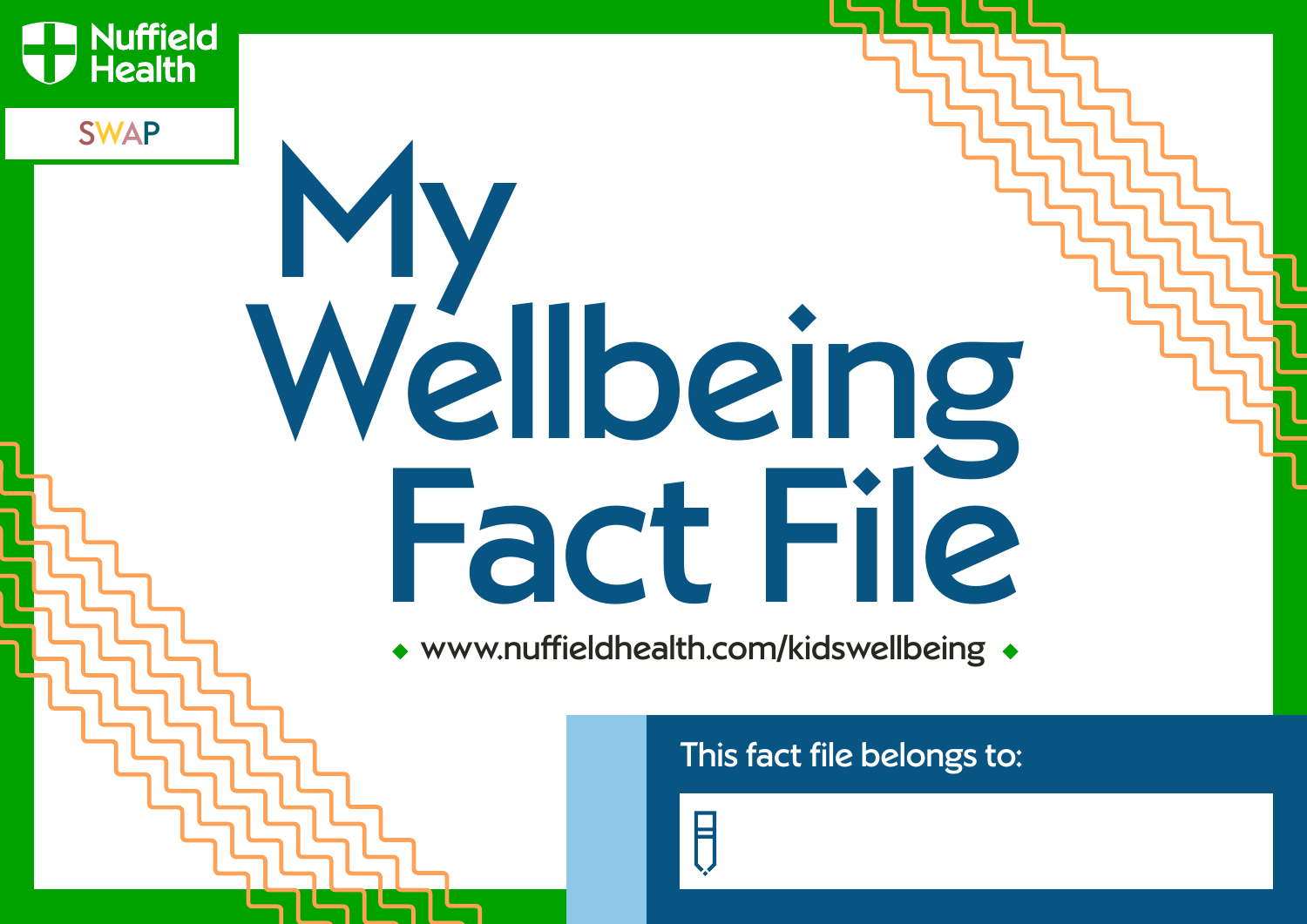## **SWAP**

Here's an idea for a homemade tuck shop snack.

## **OPEN**

## Make your own healthy tuck shop at home!

Name your tuck shop and design a sign.

Create a menu with 10 healthy food or drink items that include different colours of the rainbow. Make a price list.

Think about other healthy snacks you can offer as well as fruits and vegetables, such as nuts, seeds, oats.

Put your snacks together and give them each a name (ask for help if you need it with chopping, peeling or cutting).

What benefits do these healthy snacks give you?

# Banana cookies

#### **Ingredients**

- 3 ripe bananas
- 180g chopped dried fruit (dates, apricots or raisins)
- 160g oats
- 80ml sunflower or veg oil
- 1 tsp vanilla extract



#### Method

Preheat the oven to 180C / 350F. Mash the bananas in a mixing bowl, then add the dates, oats, dried fruit, oil and vanilla and mix well. Put teaspoons of the mixture onto a baking tray lined with greaseproof paper and flatten with the back of a spoon. Bake for 15-20 minutes. Let them cool then enjoy!

## Why is hydration important?

We all know that drinking enough water is important – but why? Find out here…

- Hydration is important because the body is made up of around 65% fluid. In addition to fluid we get from drinks, food contains water and can help to top up our fluids – particularly fruits and vegetables.
- All of your body's cells, tissues and organs need to be hydrated to work efficiently.
- Being well hydrated can boost our mood, energy levels and concentration.
- It also keeps our skin healthy and helps joints recover from injury, whilst helping to protect us from disease.

**1** How I eat

#### Choose water, sugar free drinks and milk.

Drink at regular intervals throughout the day, especially when the weather is warm.

Top tips for…

hydration

Good

Have a drink every morning when you get up. Remember, fruit juices are high in sugar and acidity, so it is recommended to limit these to 150ml per day.

> Eat a rainbow every day as fruits and vegetables contain water too.

If you feel hungry, have some water first. We can easily confuse thirst with hunger. Use your

wellbeing journal to record your daily water intake.

When you are going out and about, take a bottle of water along with you. Jazz up your water by adding ingredients such as sliced fruit.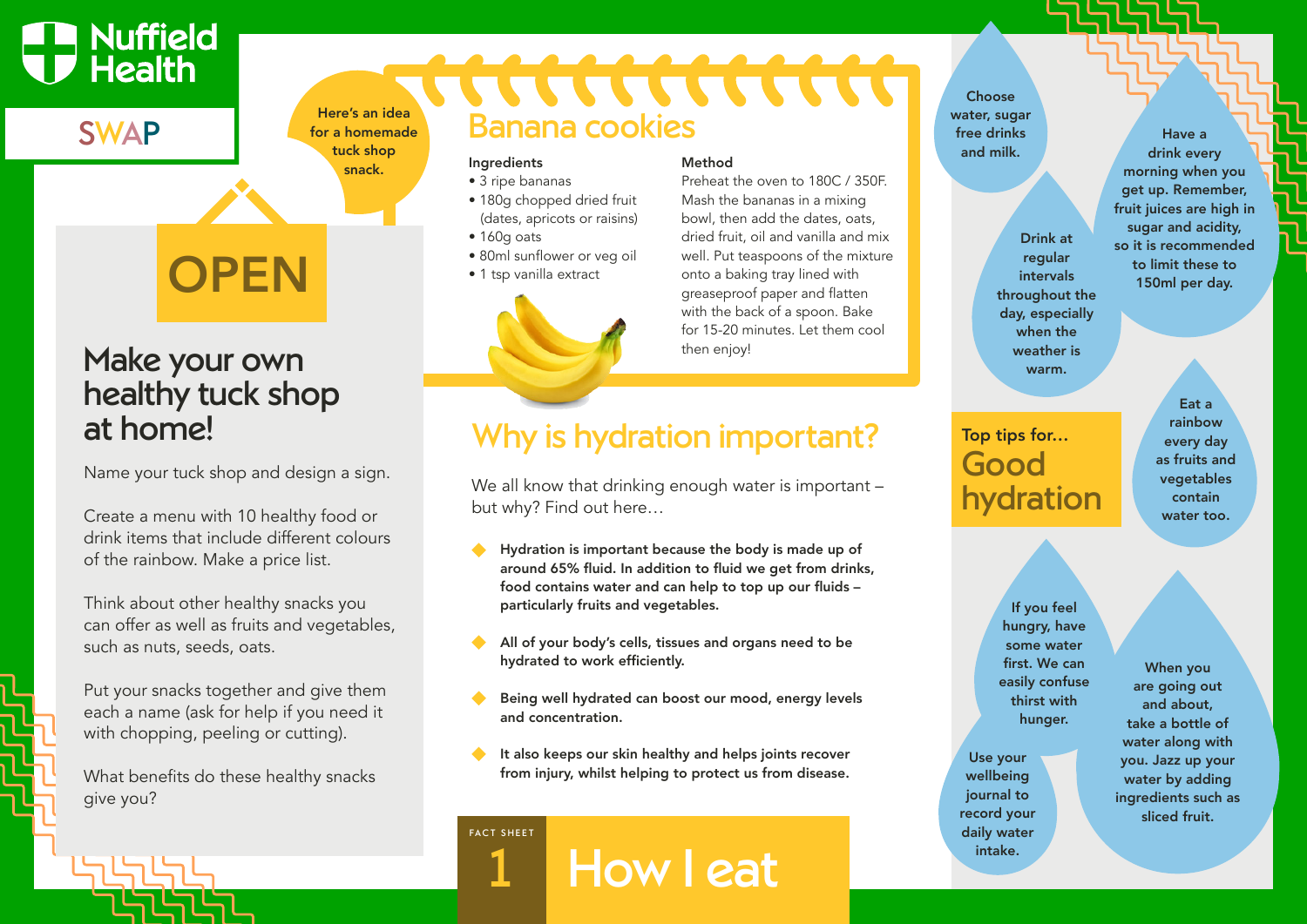### **SWAP**

# Invent your own...

- **Find some ingredients** to make your own healthy smoothie (you can sell this in your tuck shop at home!)
- Which fruits and vegetables will you use to make your smoothie?
- $\blacklozenge$  Is there anything else you could add? (Yoghurt, oats, peanut butter)
- What is the main colour of your smoothie and what vitamins are included?
- Give your smoothie a cool name if shops were going to sell it!

Here's a recipe to get you started. Can you include different ingredients tomorrow?

#### Ingredients

- 200ml milk
- 1 heaped tbsp oats
- Half a banana
- 1 kiwi
- Handful of spinach
- A little honey (optional)

## Why is it important to eat a rainbow?

Eating a variety of colours of fruit and vegetables is important to ensure your body has the right mix of vital nutrients to remain healthy. How many colours will you consume today?

#### RED

Contain antioxidants such as lycopene which can help maintain a healthy heart and

cholesterol level.

E.g: red peppers, tomatoes, cherries, red apples, pomegranate. ORANGE

#### GREEN

High in carotenoids which help your body make vitamin A. This helps to make our hormones and keep our eyes healthy.

E.g: carrot, sweet potato, pumpkin, butternut squash, oranges, mangoes, cantaloupe melon.

High in antioxidants, fibre and minerals such as magnesium which is important for the health of your bones and muscles.

E.g: green apples, courgette, broccoli, spinach, kale, avocado, cabbage, leeks, kiwi.



#### **YELLOW**

Also contain carotenoids and help to make vitamin A.

E.g: yellow peppers, lemons, papaya, honeydew melon, peaches, banana.

#### WHITE/BEIGE

Contain a range of minerals such as potassium which is important for the heart and muscles, vitamin C and also fibre.

E.g: mushroom, onion, garlic, white peaches, turnip, celeriac.

#### BLUE/PURPLE

Contain antioxidants which help protect cells and nitrates which can help maintain a healthy blood pressure.

E.g: aubergine, blackberries, blueberries, purple grapes, red cabbage.

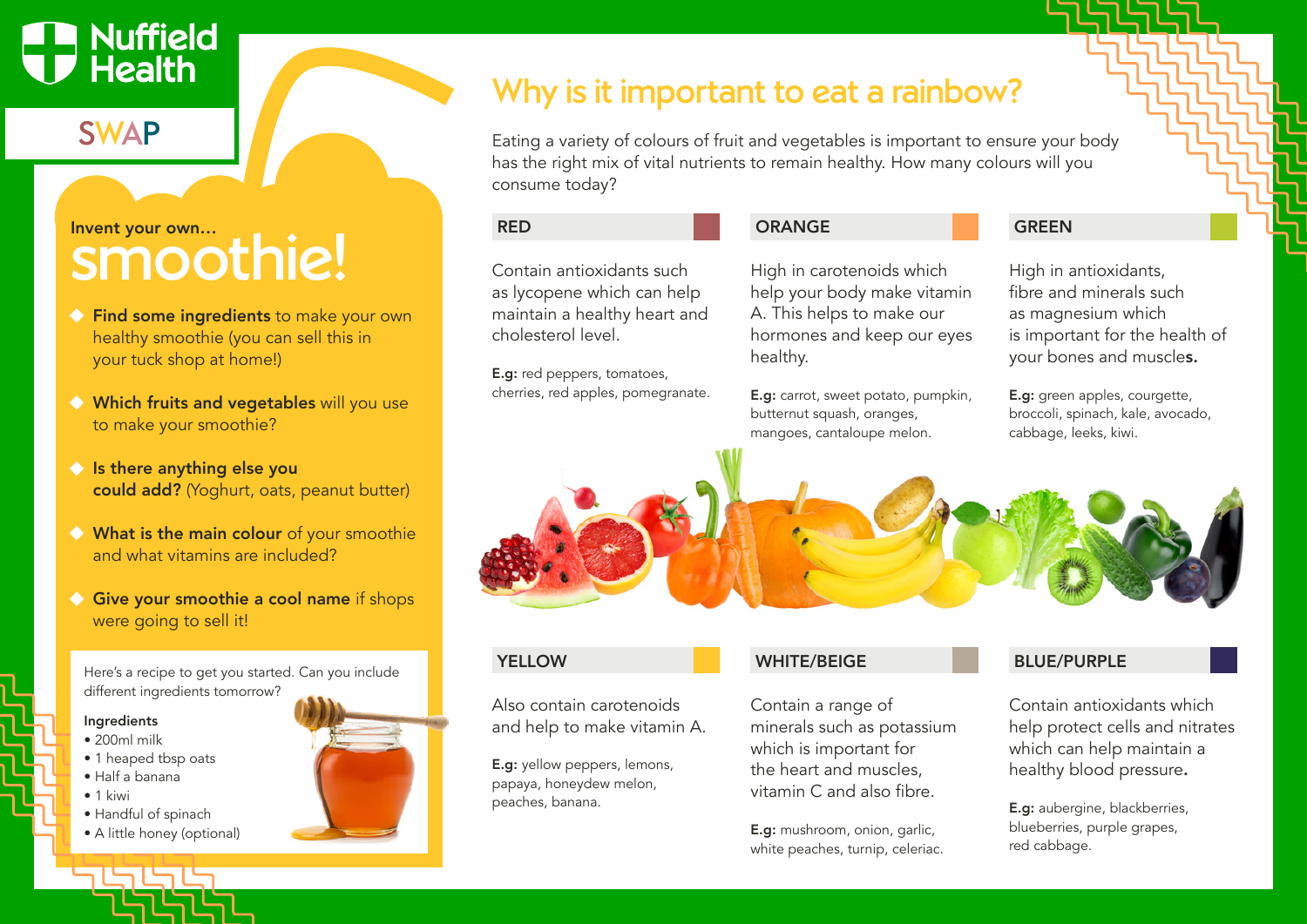## SWAP

## This 'move' challenge is based on key movement patterns.

Young people aged 5-18 should move for at least one hour in total every single day. This should be mostly aerobic, (which makes you breathe faster) at a higher intensity than just walking, and include activities that strengthen muscles and bones at least three times per week (like running, turning, jumping, playing games).

### Did you know…

Hopping and skipping can make your bones stronger.

## 

### Push:

Body weight

**Push:**<br>Body we<br>Your goal match yo<br>or faster!<br>seconds!<br>time limit<br>friends? (reps chall<br>Pull:<br>Tug of w<br>Who will Make var one arm,<br>seated. F person is<br>Lungin<br>Move va<br>Travel wit<br>Travel with computed with computed with the eve Your goal, is to push your own body weight, to match your age in years, in that many seconds or faster! 9 year olds, do 9 reps in (less than) 9 seconds! How much faster can you be than the time limit? How much faster can you be than your friends? Challenge each other online! Try todays reps challenge

### Pull:

#### **▲** Tug of war

Who will be the champion of your household!? Make various rounds. Use both arms, then only one arm, then from kneeling. Then from being seated. How much different is the workload if one person is standing and the other kneeling?

### Lunging:

#### Move variation

Travel with as many lunge steps as you can, round the block, to and from the shops. Or just down the hallway or living room, see who can take the most continuous lunge steps! Record everyone's attempts on a calendar – be creative.

### Lift:

#### Deadlift variation

Use your sofa as a weight. Try and lift it from one corner, up to your hip height, too easy? Put the dog on there for extra weight or even piles of your schoolbooks! What's the most 'creative' resistance you can lift?

**2** How I move

### Twist:

#### Rotate variation

Hula hoop challenge! To make you move and smile at the same time. If you don't have a hula hoop, try making one! Get the creative ideas flowing, what do you need for your own hula hoop? How long can you keep it off the floor and can anyone beat your record?

### Travel:

#### Move variation

Can you move in a different way all day – hopping, bounding, jumping, skipping, walking on tip toes, taking stairs using 2 or 3 at a time instead of 1. What was the most difficult method of travelling?

### Drop:

#### Squat variation

Today is a squat jump challenge. Drop as low as you can and then spring up into as high a jump as you can. Take a sticker / post it note, and try and place it as high up on a wall as possible (something non marking, otherwise your parents may get cross!)

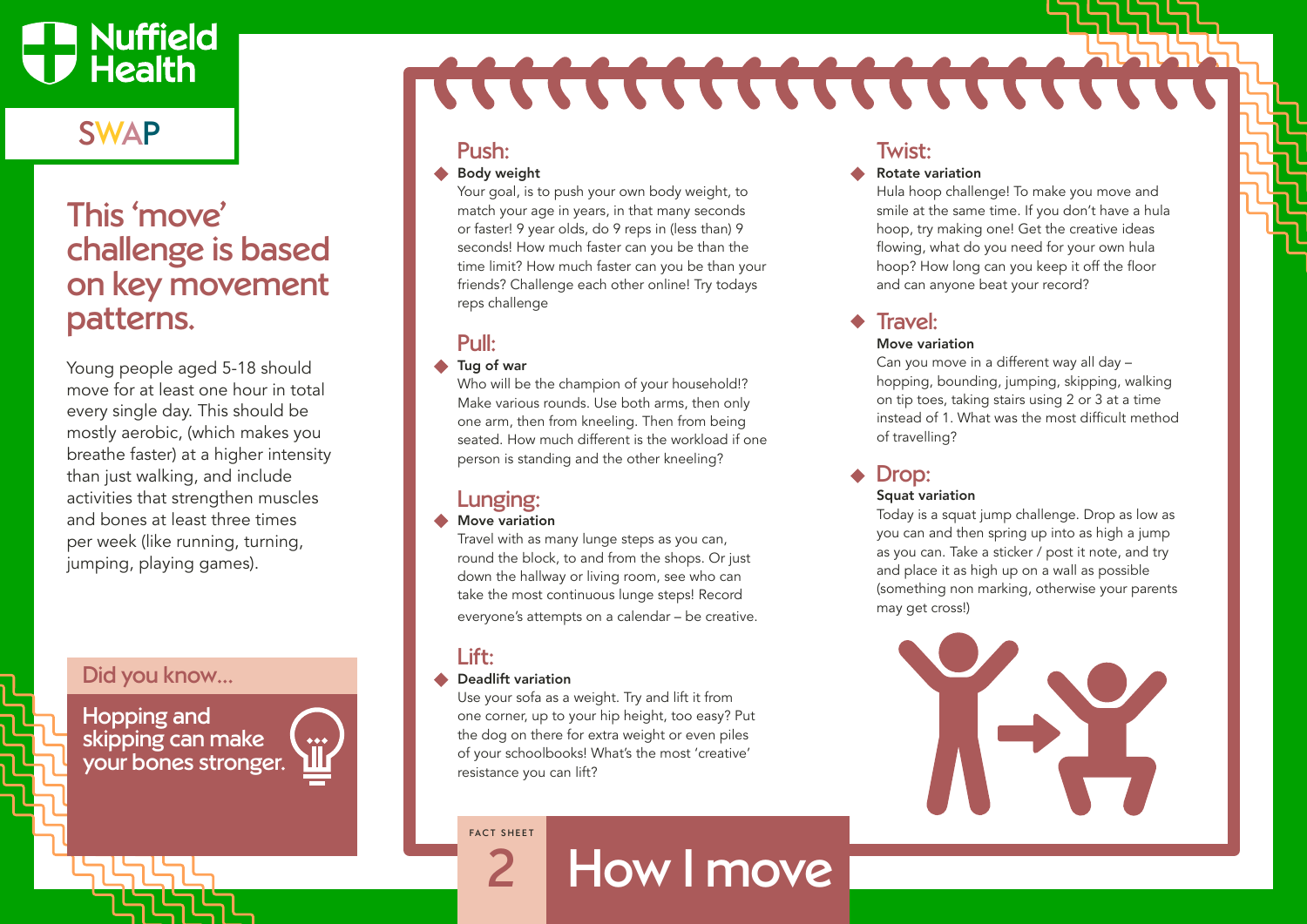### SWAP



Write about or draw your circuit here. Share it with your friends to create a library of different home exercises.

HOW I MOVE

## Create your home gym!

- ◆ Find some every day household items and space and create your own home exercise circuit.
- ◆ Can you think of 8-10 exercises which involve different muscles in your body and increase your breathing rate?
- $\blacklozenge$  Set this up so you can move between the different stations and spend 30 seconds on each exercise with 15 seconds to rest and move to the next one.
- ◆ Can you complete the circuit twice? Try to come up with some new names for the exercises.

#### Your exercise names:

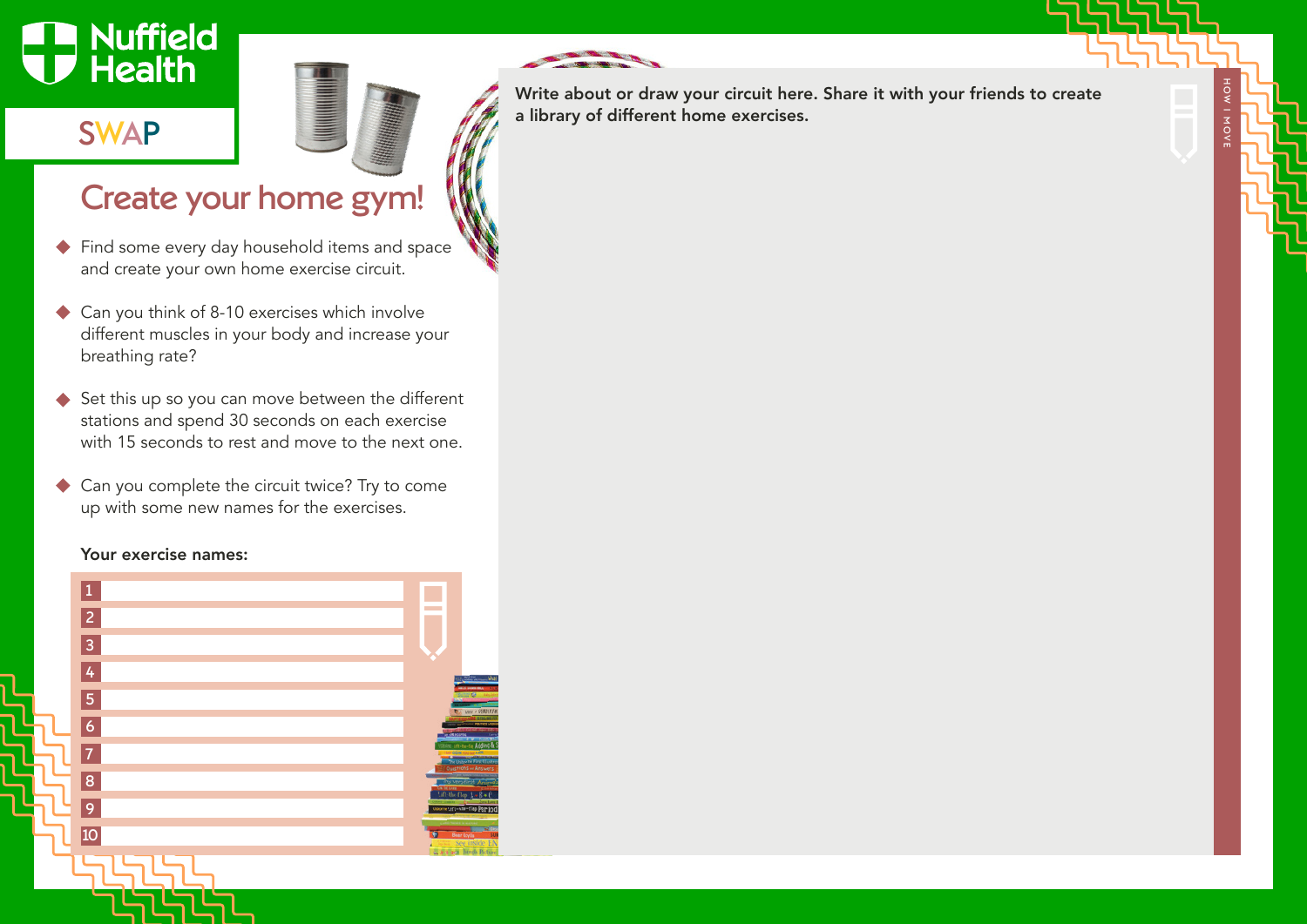## SWAP

## The ABC

We all have ABCs every day, but what is an ABC and how do you recognise it?



is for **Adversity** which is usually a little problem we have or even just 'A' thing that happens.



is for Belief which is like our internal radio of thoughts or what we are saying to ourselves in our mind. It's our interpretation of the 'A' and may not always be accurate.



is for the Consequence that the A leads to. The consequence is usually an emotion (how we feel) or a behaviour (what we do).

The most important step in the ABC is the B (the belief). What belief did you have? What different thought could you have to improve your emotion (how you feel)? Write down your ABC before and after you changed your 'Belief'. How would you explain ABCs to an alien?

## Think like Epictetus!

Learn Mind Control (your own!) Epictetus was a Greek scholar. He said that you can only control two things. YOUR thoughts, and YOUR actions. Spend the day focusing on this concept. We all have lots of things going on, perhaps now more than ever, but put focus on reminding yourself of the positives, and make your actions a force for good. The world needs more EPIC-tetus types!



## Check your story

We tell ourselves a story of what is happening in our day and sometimes things can seem a little overwhelming. We can exaggerate our thoughts and imagine the worst case scenario. Take a moment to look outside your window. The world should seem quite calm as if everything is normal. Try to notice the simple, everyday things outside and sense one thing you could touch, one thing you could smell and one thing you could hear. Imagine things like the birds, flowers and trees. The world you can see is probably not quite as stressful as the story we often tell ourselves.

 $3$  How I feel

## Lift somebody's mood!

Make a card today in the shape of a hot air balloon and write some positive messages and thoughts in the balloon for a loved one to lift their mood and make them feel good. Do you have someone you know who is at home or an elderly relative you can't visit that you could send the card to?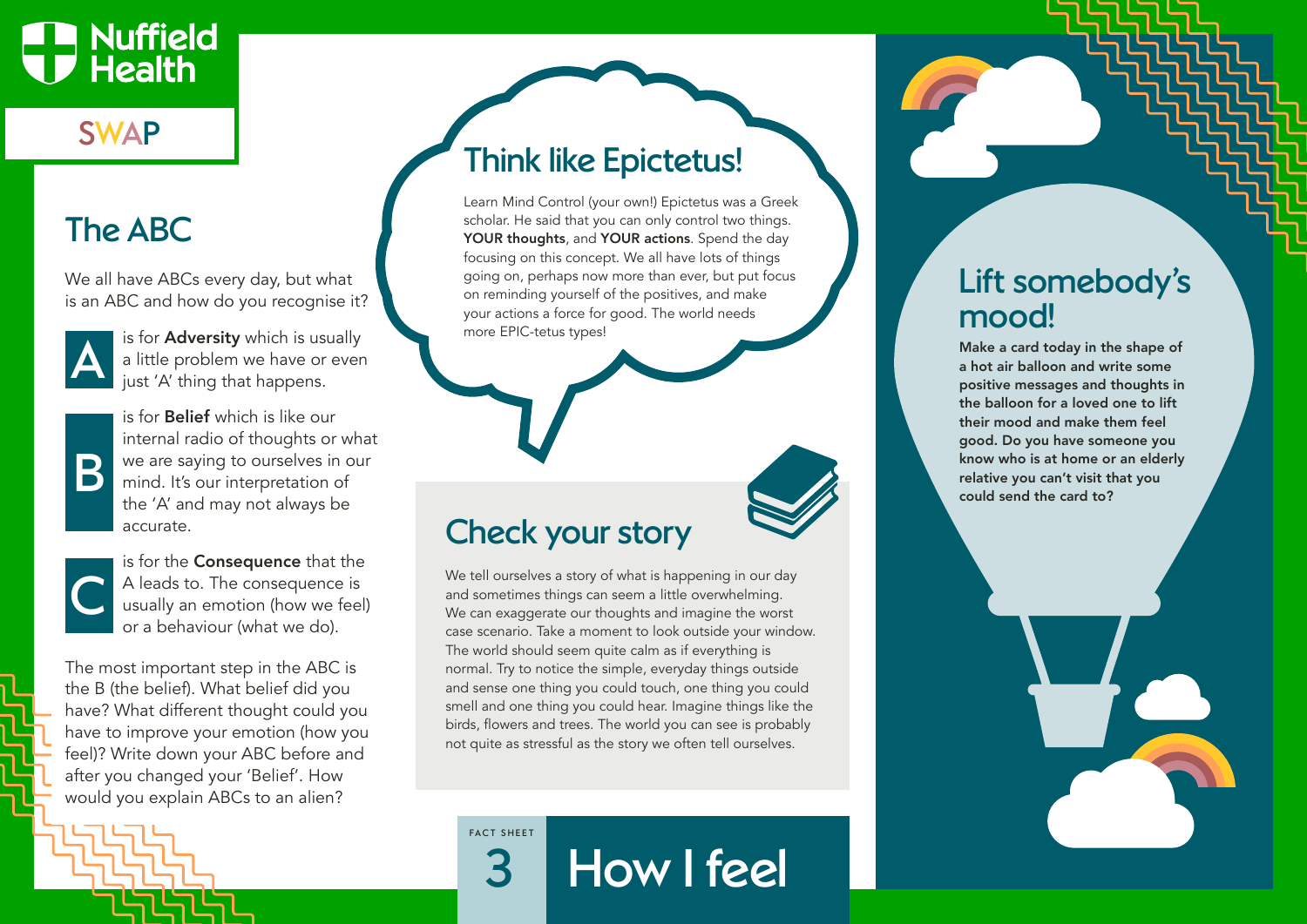### SWAP

## Be thankful

With the influx of information we get, we can sometimes forget the little things. Take a moment to remind yourself of things you have to be thankful for to give you a positive mindset. Here are some ideas:

- Do you have food in your belly? (If you ate in the last 24 hours, that'll be yes!)
- Do you have a place to sleep? A roof over your head at night?
- Do you have people that check in on you? Parents / family / guardians / teachers / friends
- Do you have a pair of shoes, and some clothes to keep you warm?
- Do you have some form of internet access / use of a computer or phone?

Some people do not have many or sometimes any of those things! If we can remind ourselves to be thankful for all the little things, we become stronger and more resilient, and can help make others stronger too! You can make a difference to how people feel.

## The 4 corners of me

Things that happen to us or the choices we make, show up in us in 4 areas – Thoughts, Emotions, Behaviours and Physical body.

Think about how a current situation is showing up in your own 4 corners. If you changed your thought, would this affect the other 3 corners?



## Begin to learn a new skill today!

Post a video online on how to learn a new skill e.g. basics for learning to juggle, how to sketch something.



My situation:

and after.

Starting with your thoughts, write in the boxes below how this would show up in your own 4 corners before

HOW I FEEL

HOW I FEEL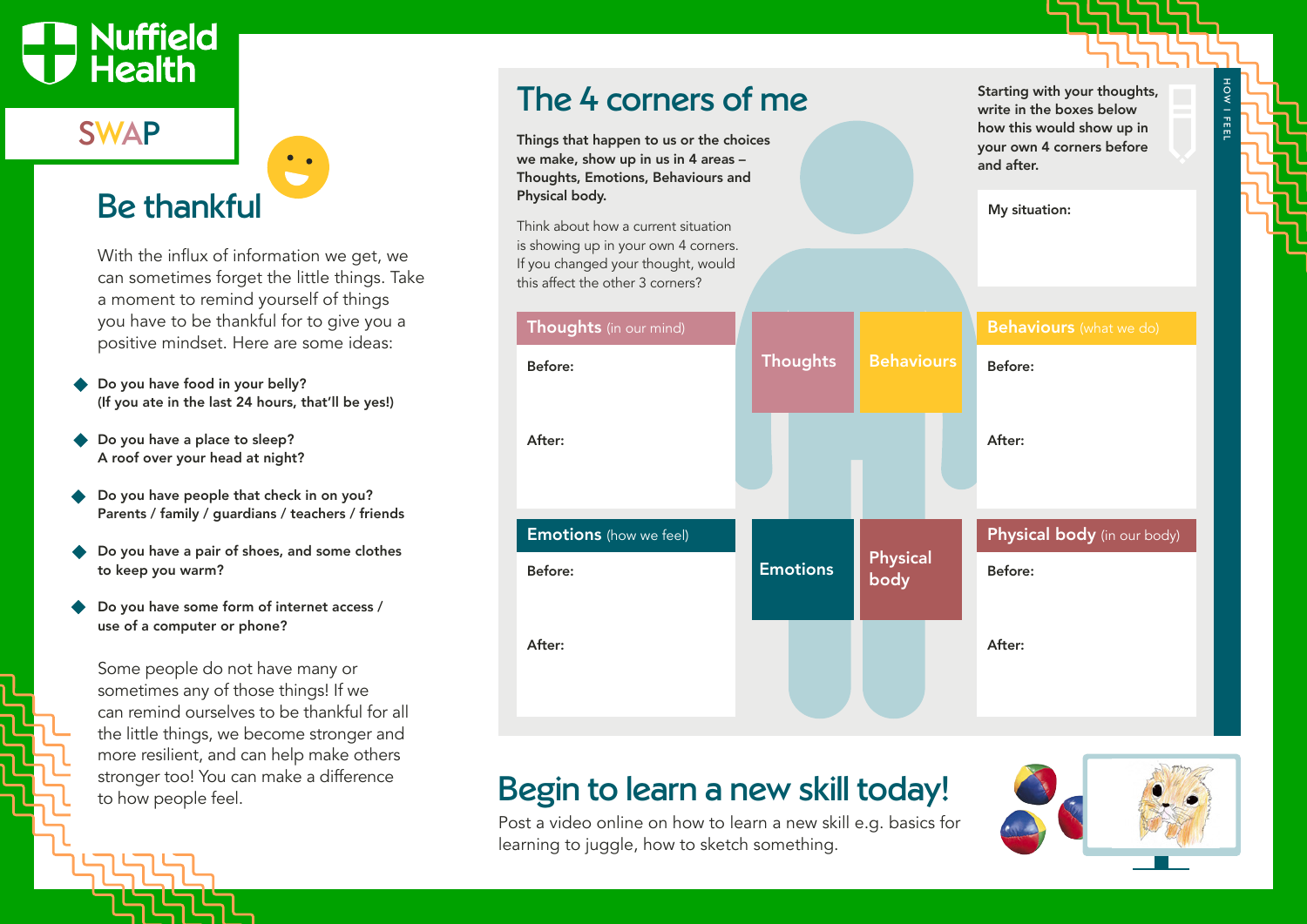## SWAP



## Why is sleep important?

It is important to get 10-11 hours of quality sleep each night because:

Sleep is important for the development of your body and brain and helps us grow properly.



Good sleep will help you feel refreshed

and energised to get the most out of the day ahead!

> Quality sleep will also boost your concentration, so you are able to learn new skills and take in new information.

Sleep helps your body to heal and repair appropriately.

Getting enough sleep helps to maintain a healthy weight and reduces cravings for unhealthier high sugar foods.



Which of these tips can you try to help you sleep better?

- Have a regular routine of going to bed and getting up at the same time each day. Our bodies respond well to regular routines and this supports our circadian rhythm - a natural, internal process that regulates our sleep-wake cycle.
- Have some time to wind down before going to bed, away from bright lights and screens - this could be reading a book, listening to relaxing music or having a bath. You will be more likely to have quality sleep if the mind and body are relaxed.
- Keep active! Regular physical activity during the day is a great way of reducing levels of stress hormones on the body to enable better sleep. Use our exercise tips to keep active such as creating your own home gym!

Avoid stimulants and foods or drinks high in sugar such as chocolate, sweets and biscuits that can negatively affect sleep quality. Remember to consume these in moderation and not to eat them close to bedtime.

FACT SHEET HOW I Sleep

#### Why is it important to avoid bright lights and electronic devices close to bedtime?

Bright lights, television, phones and other devices can have a negative impact on your sleep.

- Taking devices into your bedroom may mean you are using them past your usual bedtime, eating into your essential sleep time! Set a time limit to switch them off and put them away.
- Light from electronic devices is thought to delay the release of melatonin – the hormone that is important for us to get to sleep.
- Keeping your phone by your bedside will interrupt sleep if this makes a noise or alert during the night. Checking devices that emit light will cause the brain to 'wake up' and cause stress hormones to be released - disrupting sleep further and making it more difficult to get back to sleep.

Is there a new activity you could do to replace watching television or looking at your phone before bed?

☆

 $\sum_{i=1}^{n}$